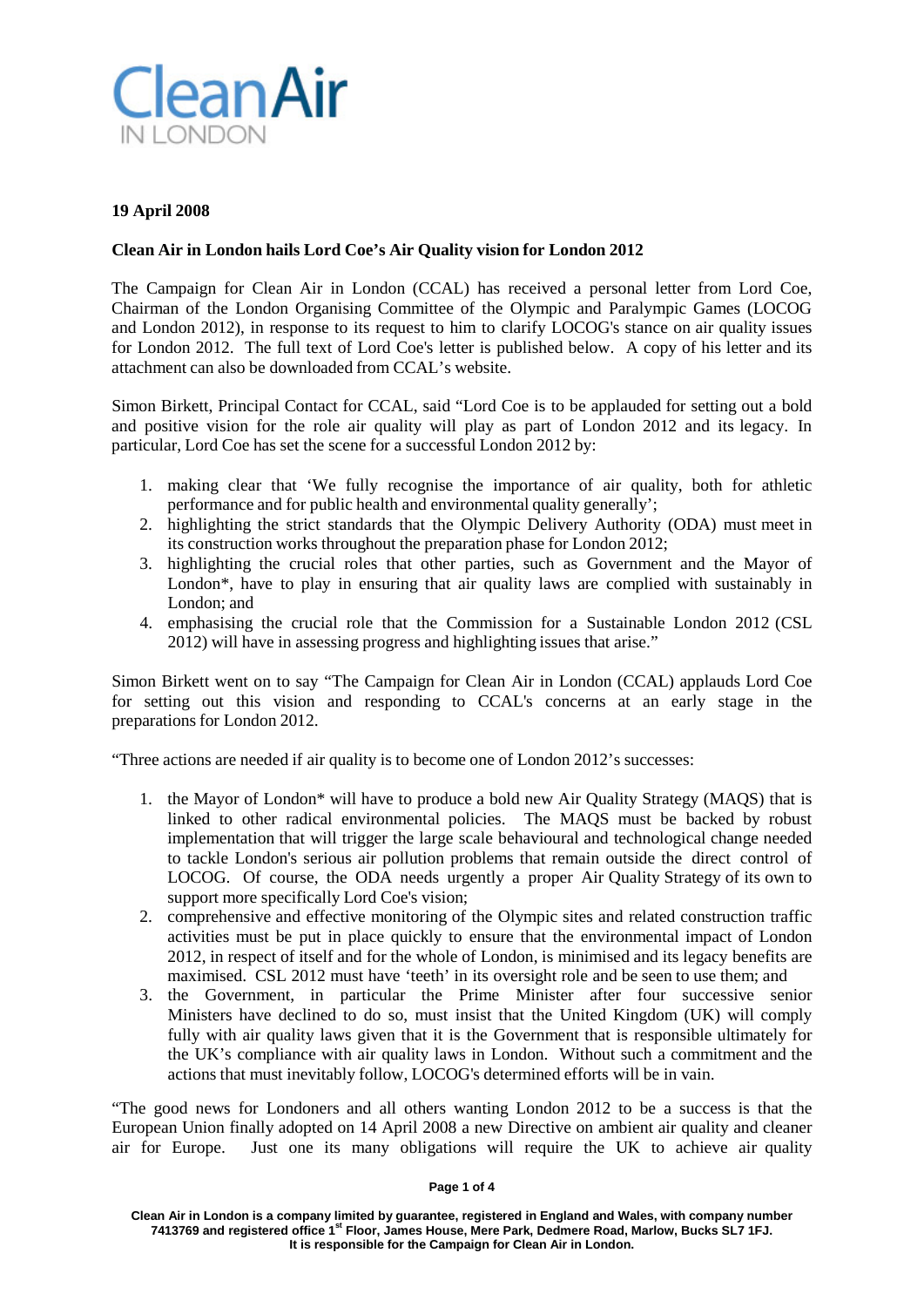

standards for particulate matter throughout London, by mid-2011 at the latest, that were breached, in London, in each of 2005, 2006 and 2007. In the very broadest terms, air pollution near London's busiest roads must be halved before the events of London 2012 take place. Failure to comply with these new laws, which will bite in each of the next four years, will result surely in prompt and robust action against the UK by the European Commission in order to defend the latter's international credibility not just on air quality but also on air pollution related issues generally (which include climate change).

"Under Lord Coe's leadership, there is every chance that air quality will be seen as one of the greatest achievements of London 2012 and its legacy. Let's make London 2012 'the best Games ever - for athletes, for sustainability and the environment, for lovers of sport in the UK and beyond' exactly as the International Olympic Committee was told to expect in London's bid in a letter from the Mayor of London dated 29 October 2004."

\* The Mayor of London election takes places on 1 May 2008.

# **See CCAL's campaign website for contact details**

### **Notes for Editors:**

## **1. New European Union Directive on ambient air quality and cleaner air for Europe**

Europe's Council of Ministers adopted on Monday 14 April 2008 the new EU Directive on ambient air quality and cleaner air for Europe. It will enter into force in May 2008 on the day it is published in the EU's Official Journal.

The European Commission's press release about the new Directive appears below:

<http://europa.eu/rapid/pressReleasesAction.do?reference=IP/08/570&format=HTML&aged=0> [&language=EN&guiLanguage=en](http://europa.eu/rapid/pressReleasesAction.do?reference=IP/08/570&format=HTML&aged=0)

The Campaign for Clean Air in London published its analysis of the new Directive on 12 December 2007. The outcome now is exactly as CCAL anticipated in December 2007. See:

[http://cleanairinlondon.org/legal/clean-air-in-london-gives-conditional-support-to-new-eu-air-quality](http://cleanairinlondon.org/legal/clean-air-in-london-gives-conditional-support-to-new-eu-air-quality-directive/)[directive/](http://cleanairinlondon.org/legal/clean-air-in-london-gives-conditional-support-to-new-eu-air-quality-directive/)

# **2. Olympic Delivery Authority Code of Construction Practice (December 2007):**

[http://www.london2012.com/documents/oda-health-and-safety/code-of-construction-practice-](http://www.london2012.com/documents/oda-health-and-safety/code-of-construction-practice-final-low-res.pdf) [final](http://www.london2012.com/documents/oda-health-and-safety/code-of-construction-practice-final-low-res.pdf)[low-res.pdf](http://www.london2012.com/documents/oda-health-and-safety/code-of-construction-practice-final-low-res.pdf)

The Olympic Park Code of Construction Practice mentioned by Lord Coe is still expected.

### **3. Details of infringement action that can be taken under EU law (including fines):**

[http://ec.europa.eu/eu\\_law/infringements/infringements\\_en.htm](http://ec.europa.eu/eu_law/infringements/infringements_en.htm)

# **FULL TEXT OF LETTER RECEIVED ON LOCOG LETTERHEAD**

**Page 2 of 4**

**Clean Air in London is a company limited by guarantee, registered in England and Wales, with company number 7413769 and registered office 1st Floor, James House, Mere Park, Dedmere Road, Marlow, Bucks SL7 1FJ. It is responsible for the Campaign for Clean Air in London.**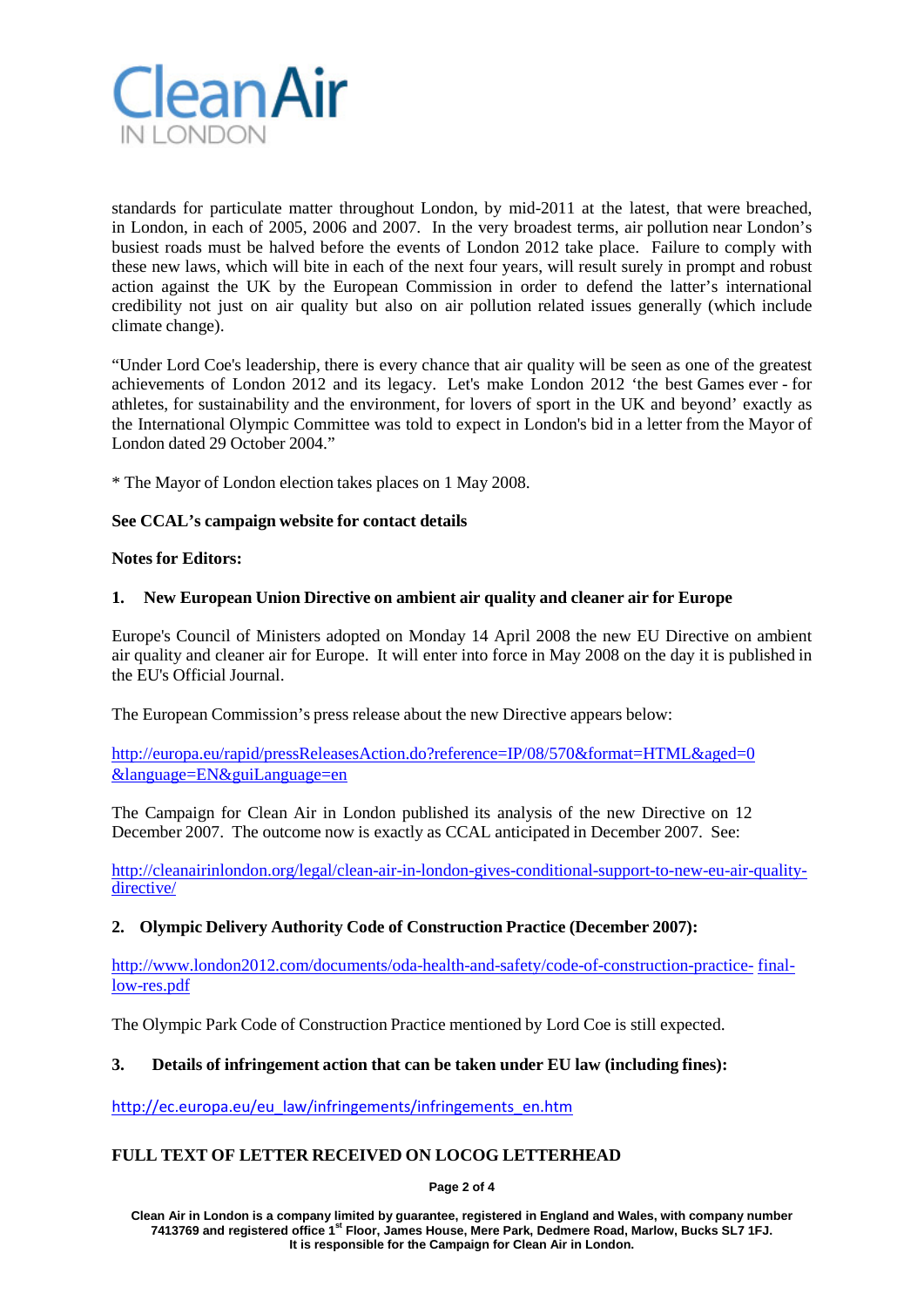

The London Organising Committee of the Olympic Games and Paralympic Games Ltd. 23<sup>rd</sup> floor, One Churchill Place Canary Wharf, London E14 5LN

Reception +44 (0) 203 2012 000 Fax +44 (0) 203 2012 001 [www.london2012.com](http://www.london2012.com/)

Mr Simon Birkett Principal Contact Campaign for Clean Air in London c/o The Knightsbridge Association 6 Montpelier Street London SW7 1EZ

 $20^{th}$  March 2008

Dear Mr Birkett

Thank you for your letter on behalf of the Campaign for Clean Air in London and apologies for the delay in writing to you.

As you are aware, LOCOG (London Organising Committee of the Olympic Games and Paralympic Games) is responsible for the planning and staging of the Games in 2012. We fully recognise the importance of air quality, both for athletic performance and for public health and environmental quality generally and are working with our partners on a number of areas, which we believe will contribute to a healthier environment during the Games.

We will operate the Olympic Park as a Low Emission Zone covering all vehicle categories entering the site. Our official vehicle fleet and fuel supplies will comply with low emission specifications and we will implement driver training and fleet logistics planning to optimise vehicle usage and fuel efficiency.

It is also our aim that London 2012 will be the 'Public Transport Games' and all spectators and workforce will travel to and from venues by public transport, walking and cycling. We will encourage walking and cycling through an Active Spectator Programme and more than 5,000 bicycle parking spaces are planned for the Olympic Park.

We will also pay particular attention to the use of healthy materials in venue overlay and fit- out and provide a utility infrastructure of sufficient capacity as to minimise the use of temporary generators. Venue Environment Management Plans will include measures to optimise efficient use of energy and appliances, minimise dust and avoid the use of volatile organic compounds.

I hope that this helps to give you an idea of the range of measures that we as an organising committee are able to influence in relation to direct Games activities. Additionally, through our partnership with both central and London government we follow with interest the development and implementation of wider air quality policies. Further information is contained within our

#### **Page 3 of 4**

**Clean Air in London is a company limited by guarantee, registered in England and Wales, with company number 7413769 and registered office 1st Floor, James House, Mere Park, Dedmere Road, Marlow, Bucks SL7 1FJ. It is responsible for the Campaign for Clean Air in London.**